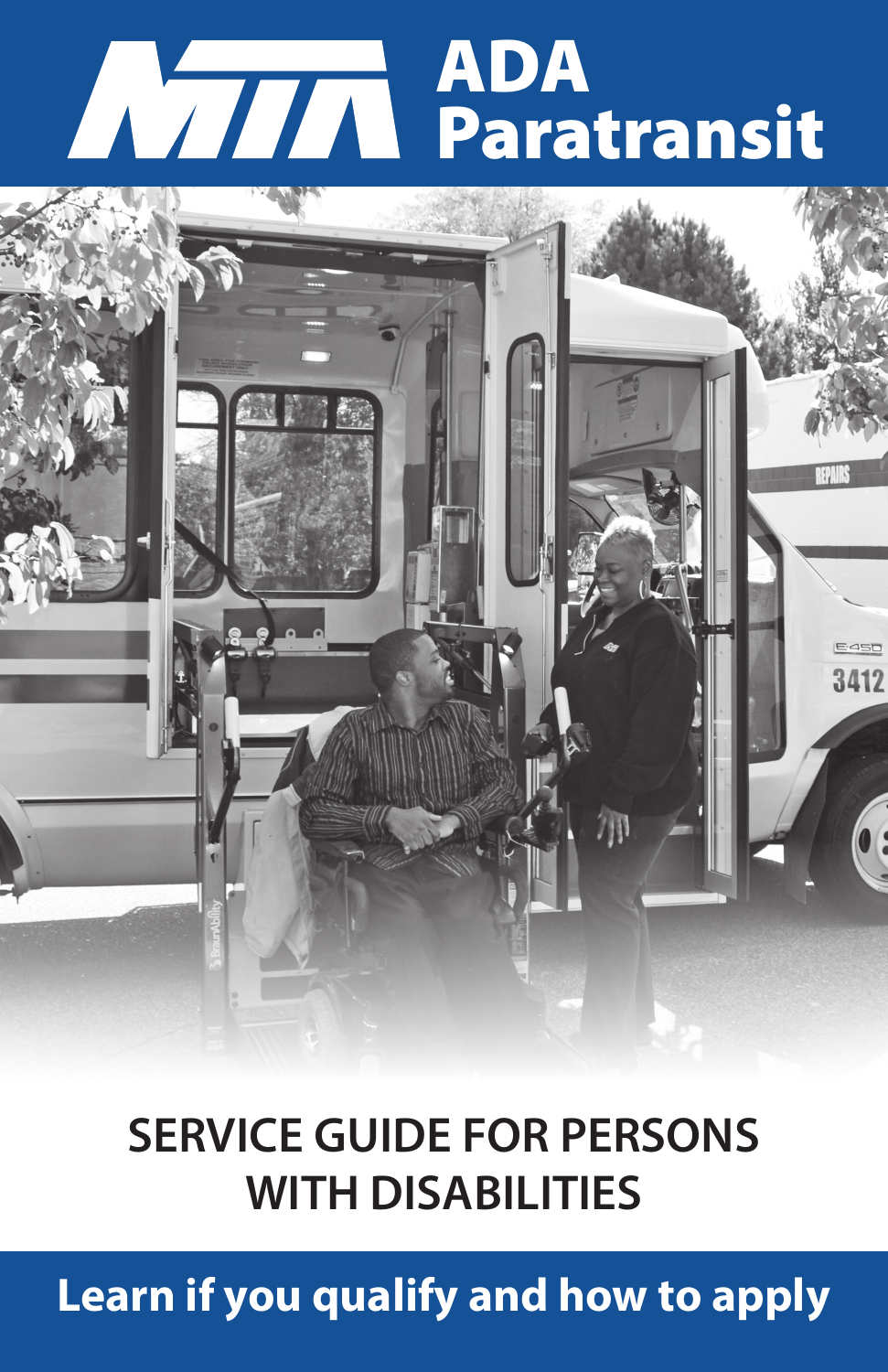## **Information in this Booklet**

| How ADA Eligibility is Determined  4-5       |
|----------------------------------------------|
|                                              |
|                                              |
| ADA Eligibility Vs. Your Ride Eligibility  8 |
|                                              |

## ADA: WHO IS ELIGIBLE?

Under ADA regulations, there are three categories of persons who are eligible for ADA paratransit service. An individual with a disability qualifies who:

1. Is unable, as the result of a physical or mental impairment, to get on, ride or get off an accessible vehicle on the public bus system;



*OR*

#### *OR* 3. Has a specific impairment-related condition (including vision, or impairments causing disorientation) that prevents travel to and from a station or stop on the system. If a person who is ADA eligible uses a personal care attendant, the attendant may accompany the ADA eligible passenger at no cost. Persons who are ADA eligible may also bring a companion, who must pay the appropriate Your Ride fare. Additional companions may travel on the same trip if space is available.

*ADA Persons may be eligible part or all of the time, depending on conditions that affect their mobility.*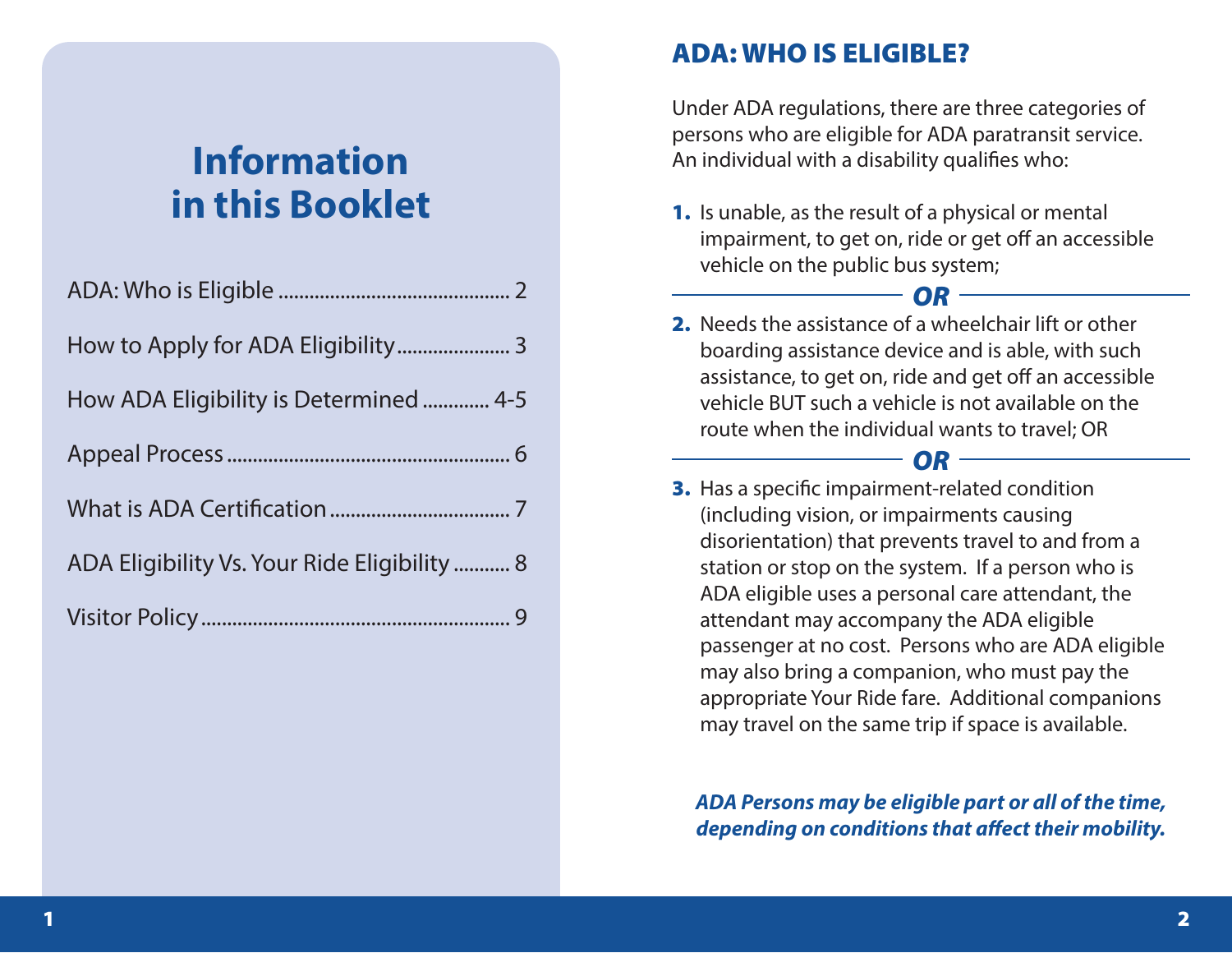## HOW TO APPLY FOR ADA ELIGIBILITY

To be certified as ADA eligible, passengers must submit an application. Application forms are provided by the MTA. The purpose of the application is to gather relevant information regarding the nature of the person's disability and how it affects their ability to travel. The questions address ADA eligibility criteria, such as ability to travel to and from the bus stop, ability to get on and off of the bus, and need for any trips that may be accessible through the regular bus system.

All information regarding applications and the application process is available in accessible formats on request. Persons who need assistance in completing the application can call the phone numbers listed below.

#### **TO REQUEST AN APPLICATION BY PHONE:**

Call (810) 767-6950, ext. 100 or (810) 767-0100

#### **IN WRITING:**

MTA, Attn: Customer Service/ADA Coordinator 1401 S. Dort Hwy., Flint, MI 48503

### **OR THROUGH THE MTA WEBSITE:**

www.mtaflint.org

## HOW ADA ELIGIBILITY IS DETERMINED

Persons wishing to become ADA eligible should request an application from the MTA. The application can be completed and submitted by the applicant. If requested to do so, MTA staff will help complete applications. Applicants must name a health professional who can verify their mobility limitations. MTA staff will review applications. Staff will determine eligibility based on the information provided.

If there is a question regarding eligibility, staff may contact the health professional named on the application. Staff has also identified resource persons n the community who are qualified to assist in reviewing applications when eligibility cannot be easily determined.

A decision regarding eligibility will be made within twenty-one days of the date that the *COMPLETED* application was received by the MTA. If eligibility is not determined within the twenty one day period, the applicant is presumed eligible until and unless the completed review determines otherwise. Persons who are presumed to be eligible may use Your Ride until their eligibility status is determined.

#### *(CONTINUED)*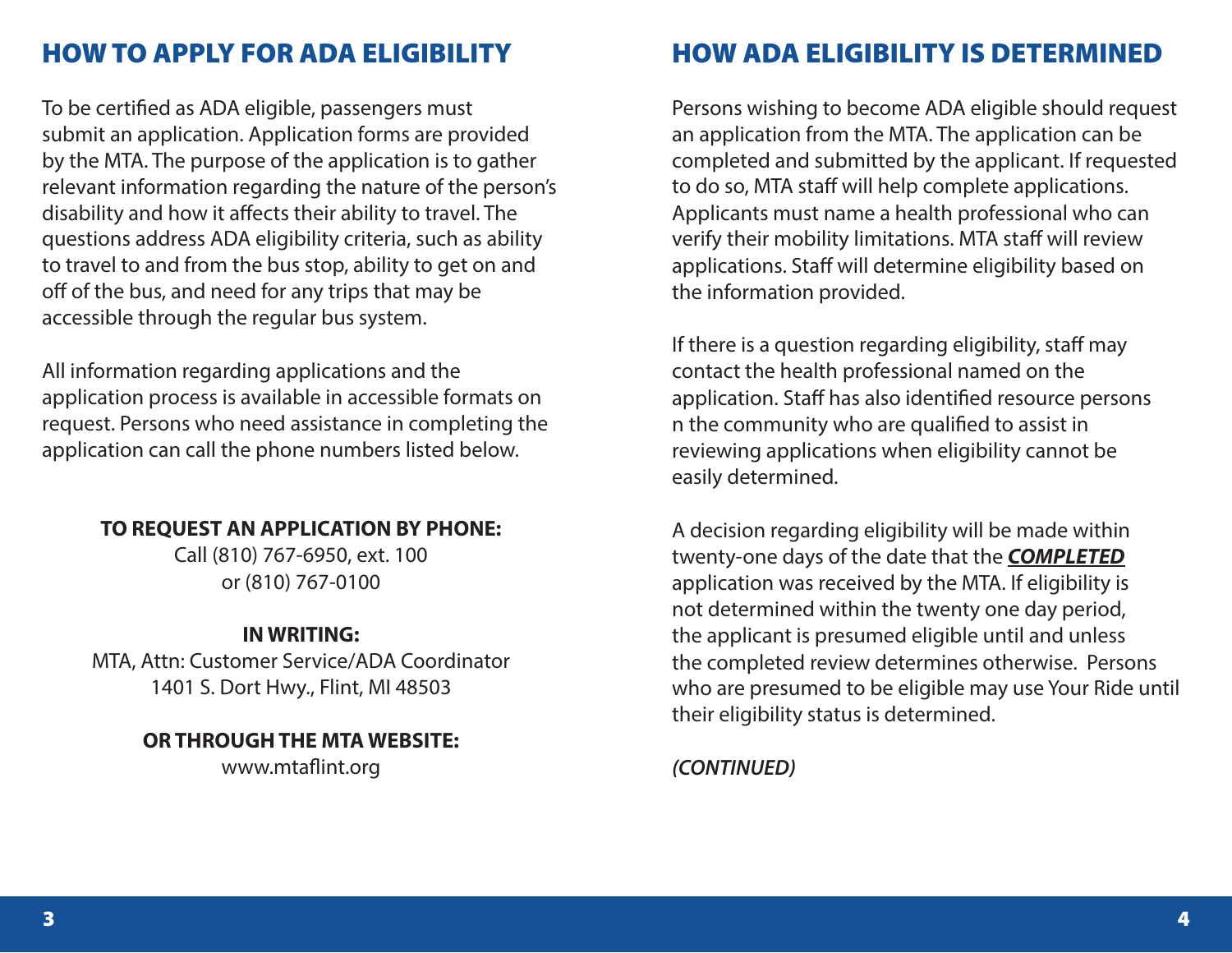## *HOW ADA ELIGIBILITY IS DETERMINED (CONT.)*

Persons who are presumed to be eligible may use Your Ride until their eligibility status is determined.

Applicants will be notified of the staff decision regarding their eligibility in writing or other accessible formats as required. If an application is approved, an ADA eligibility identification card will be sent to the applicant.

If applicants are conditionally eligible, they will be informed of the conditions under which they are ADA eligible. If an application is denied, the applicant will be informed of the reasons for denial. Persons who are deemed conditionally eligible, or ineligible, are advised of the MTA's appeal process.

## APPEAL PROCESS

An applicant for an ADA eligibility card who is determined to be conditionally eligible or ineligible, may appeal to the MTA's Elderly and Disabled Local Advisory Council (LAC) within sixty (60) days of the initial decision. If the applicant chooses, a request for appeal may be made in writing, by fax or other appropriate format and addressed to the Chairperson of the LAC.

#### **The appeal may be mailed to:**

Chairperson - Elderly & Disabled LAC MTA 1401 S. Dort Hwy. Flint, MI 48503

#### **Appeals letter may be faxed to:** (810) 237-8712

The applicant's appeal will be heard at the LAC's next regular meeting. The LAC meets on the second Wednesday of every month at 10:00 a.m. in the Administration building. At the LAC meeting, there will be an opportunity to hear from both the applicant and the MTA staff. The applicant may present additional information at this time. If a decision is not made within 30 days of the completion of the appeal process, the MTA is obligated to provide service until and unless it issues a decision to deny the appeal.

The LAC may seek independent expertise in its evaluation of the applicant's ADA eligibility. The LAC will respond to the appeal with a decision in writing, or other appropriate format within (30) days of the appeal hearing. The notification will give reasons for the LAC's decision.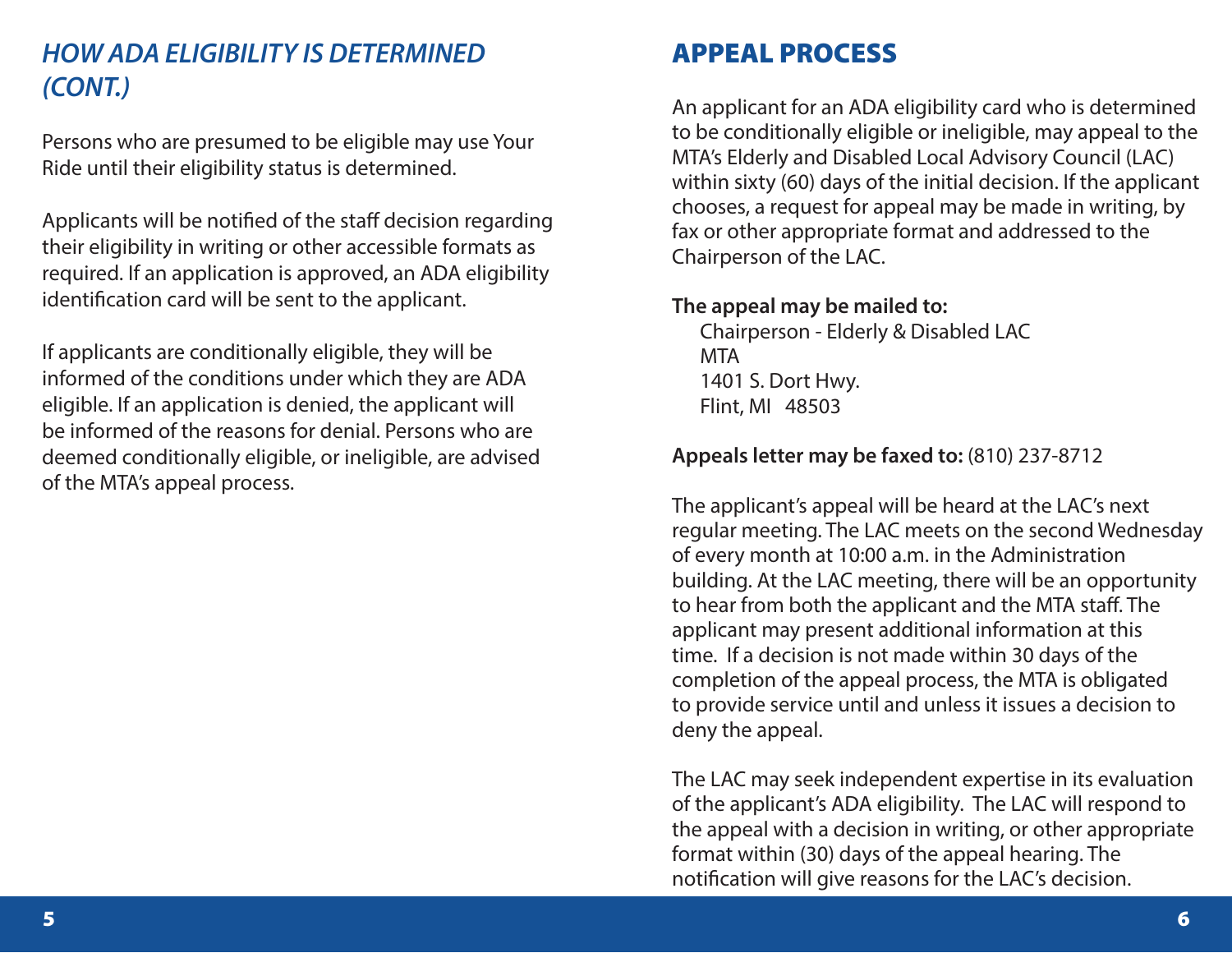## WHAT IS ADA CERTIFICATION?

The main goal of ADA (Americans with Disabilities Act) is providing transportation that is totally accessible to people with disabilities. However, the law recognizes that some people with disabilities cannot use city buses even if it is accessible, and that alternative means of transportation are needed.

Paratransit (Your Ride) service that is comparable to the regular bus service is the alternative for these passengers. Paratransit is transportation that is tailored to individual travel needs. The MTA meets this need with its Your Ride service, which is curb-to-curb transportation.

## ADA ELIGIBILITY vs. YOUR RIDE ELIGIBILITY

All public entities that operate a Paratransit system, such as MTA's "Your Ride", must establish a process for certifying individuals who meet ADA eligibility criteria. The current process of determining eligibility for Your Ride is more lenient than ADA eligibility certification. Eligibility for Your Ride will continue to be determined the same as in the past. MTA will have a separate process to certify persons who are ADA eligible. While Your Ride transportation will not be restricted to only those individuals who are ADA eligible, in accordance with the Americans with Disabilities Act, those who are ADA eligible will be given first priority should ridership exceed available transportation. ADA eligibility will also benefit those who qualify by giving them access to public transportation when they are visiting in other transit districts.

## **FOR ADDITIONAL INFORMATION, CALL MTA'S CUSTOMER SERVICE DEPARTMENT (810) 767-0100**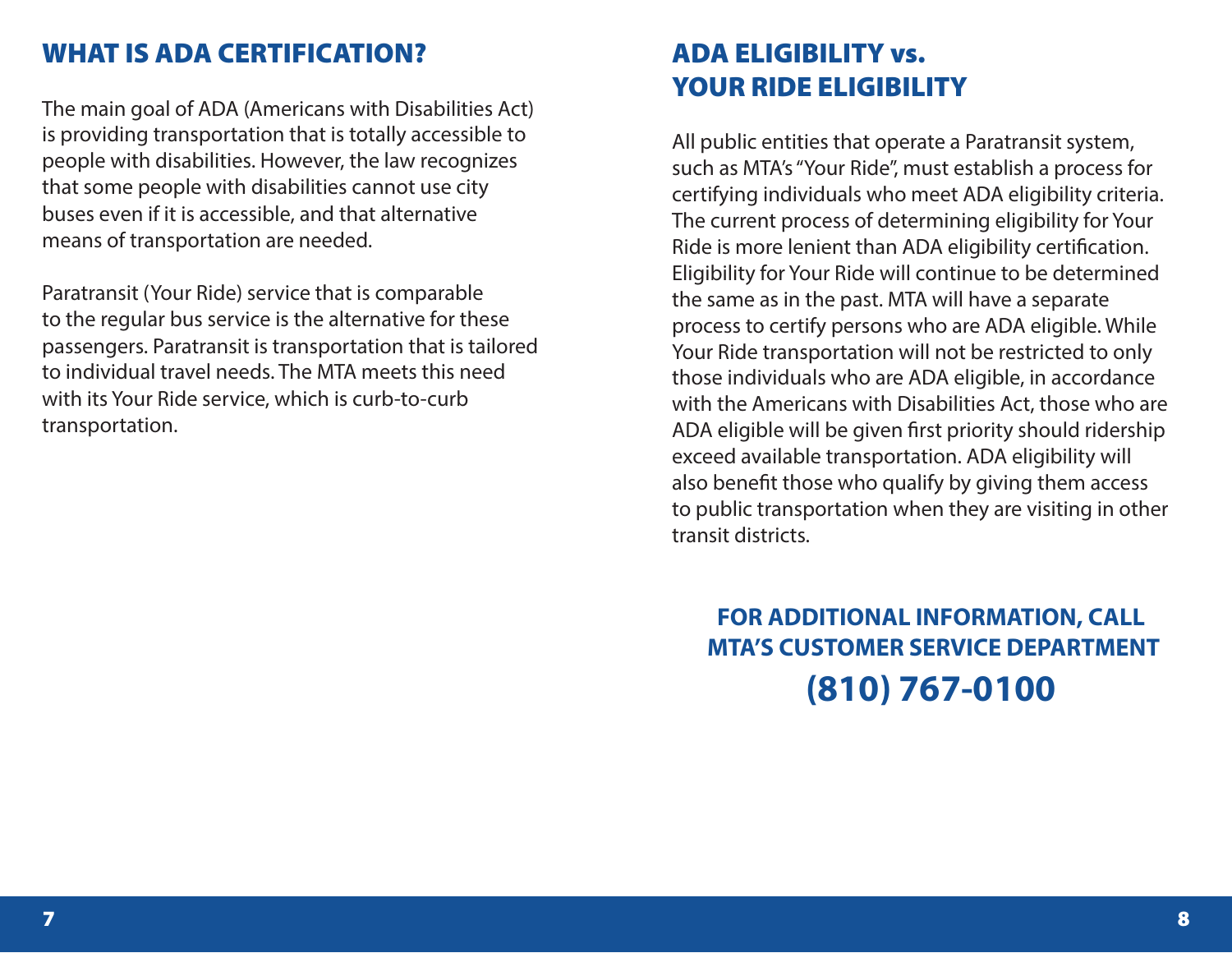## VISITOR POLICY

Visitors to Genesee County may be eligible for ADA paratransit service. A visitor is any person who lives outside of Genesee County, and is visiting the Flint area for not more than 21 days in a 365 day period beginning with the visitor's first use of the service during such 365 day period. Visitors must present documentation of their eligibility. This would be either:

1. An ADA eligibility card issued by another transit agency, subject to a check by MTA's staff with the paratransit coordinator of the issuing agency.

2. Visitors who are from an area that does not have ADA paratransit service can establish eligibility through a combination of personal ID and documentation of their disability. The personal ID should show both a picture of the individual and identify the home address of their place of residence.

If visitors have not been certified as eligible by another public entity but claim they are ADA paratransit eligible, they are entitled to "presumptive eligibility" and shall be provided with 21 days of paratransit service.

If visitors will be in the Flint area and using MTA paratransit service for more than twenty one (21) days, they must apply for an MTA ADA eligibility card.

When you are certified as ADA Eligible by the MTA, you will be eligible for paratransit when visiting other cities where there is a bus system. You should contact the transit agency in the city you are visiting and inquire about their visitor policy. Your MTA ADA eligibility card should serve as proof of eligibility. ADA certified passengers are eligible for reduced fares on fixed primary, peak and Your Ride services only.

## **If you wish to apply for a ADA eligibility card please contact:**

**MTA Customer Service Department (810) 767-0100**

**Or stop by the MTA Administration Building 1401 S. Dort Hwy., Flint, MI 48503**

> **Or visit the MTA website www.mtaflint.org**